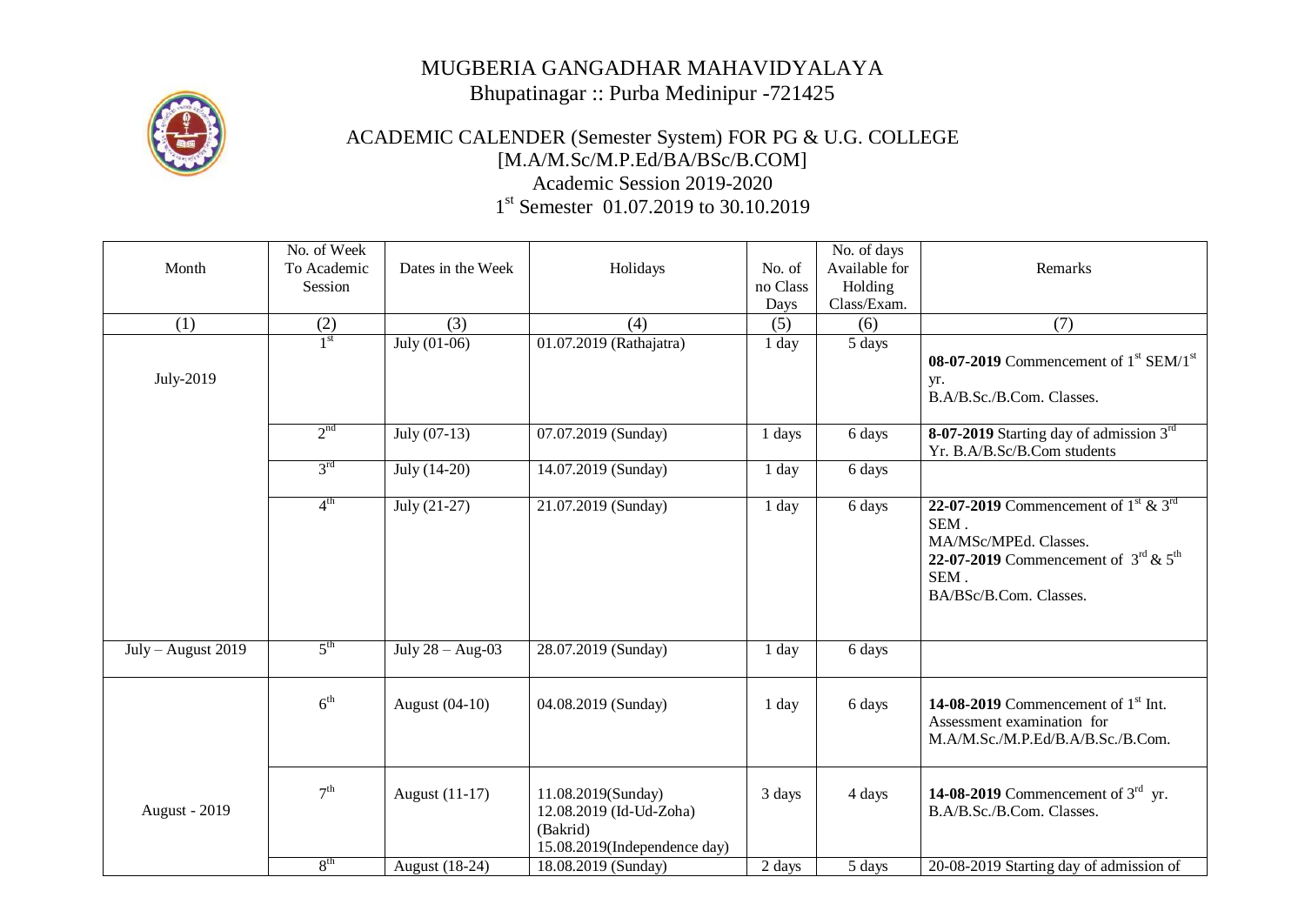|                    |                  |                     | 23.08.2019 (Janmastami)                                                                                                               |         |         | 2 <sup>nd</sup> Yr. B.A/B.Sc./B.Com. students.                              |
|--------------------|------------------|---------------------|---------------------------------------------------------------------------------------------------------------------------------------|---------|---------|-----------------------------------------------------------------------------|
|                    | 9 <sup>th</sup>  | August (25-31)      | 25.08.2019(Sunday)                                                                                                                    | 1 day   | 6 days  | 20-08-2019 Commencement of $2nd$ yr.<br>B.A/B.Sc./B.Com. Classes.           |
| September - 2019   | $10^{\text{th}}$ | September $(01-07)$ | 01.09.2019 (Sunday)                                                                                                                   | 1 day   | 6 days  | 04.09.2019 Last date of admission of $3rd$<br>Yr. BA/B.Sc/B.Com classes.    |
|                    | $11^{\text{th}}$ | September (08-14)   | 08.09.2019(Sunday)<br>10.09.2019 (Muharram)                                                                                           | 2 days  | 5 days  |                                                                             |
|                    | $12^{\text{th}}$ | September (15-21)   | 15.09.2019 (Sunday)                                                                                                                   | 1 day   | 6 days  |                                                                             |
|                    | $13^{\text{th}}$ | September (22-28)   | 22.09.2019 (Sunday)<br>28.09.2019 (Mahalaya)                                                                                          | 2 days  | 5 days  | 22.09.2019 Last date of admission of $2^{nd}$<br>Yr. BA/B.Sc/B.Com Classes. |
| Sept.-October-2019 | $14^{th}$        | Sept.29-October 05  | 29.09.2019(Sunday)<br>(University Foundation Day)<br>02.10.2019 (Gandhiji's Birth<br>Day)<br>03.10.2019-05.10.2019<br>(Puja Holidays) | 5 days  | 2 days  | Puja Holidays                                                               |
|                    | $15^{\text{th}}$ | October $(06-12)$   | 06.10.2019 (Sunday)<br>$07.10.2019 - 12.10.2019$ (Puja<br>Halidays)                                                                   | 7 days  | Nil     | Puja Holidays                                                               |
| October -2019      | $16^{\text{th}}$ | October (13-19)     | 13.10.2019 (Sunday)<br>14.10.2019-19.10.2019<br>(Puja Holidays)                                                                       | 7 days  | Nil     | Puja Holidays                                                               |
|                    | $17^{\text{th}}$ | October (20-26)     | 20.10.2019 (Sunday)<br>21.10.2019-26.10.2019<br>(Puja Holidays)                                                                       | 7 days  | Nil     | Puja Holidays                                                               |
|                    | $18th$ (Part)    | October 27-30)      | 27.10.2019 (Sunday)<br>28.10.2019-30.10.2019<br>(Puja Holiday)                                                                        | 7 days  | Nil     | Puja Holidays                                                               |
|                    |                  |                     |                                                                                                                                       | 51 Days | 74 days |                                                                             |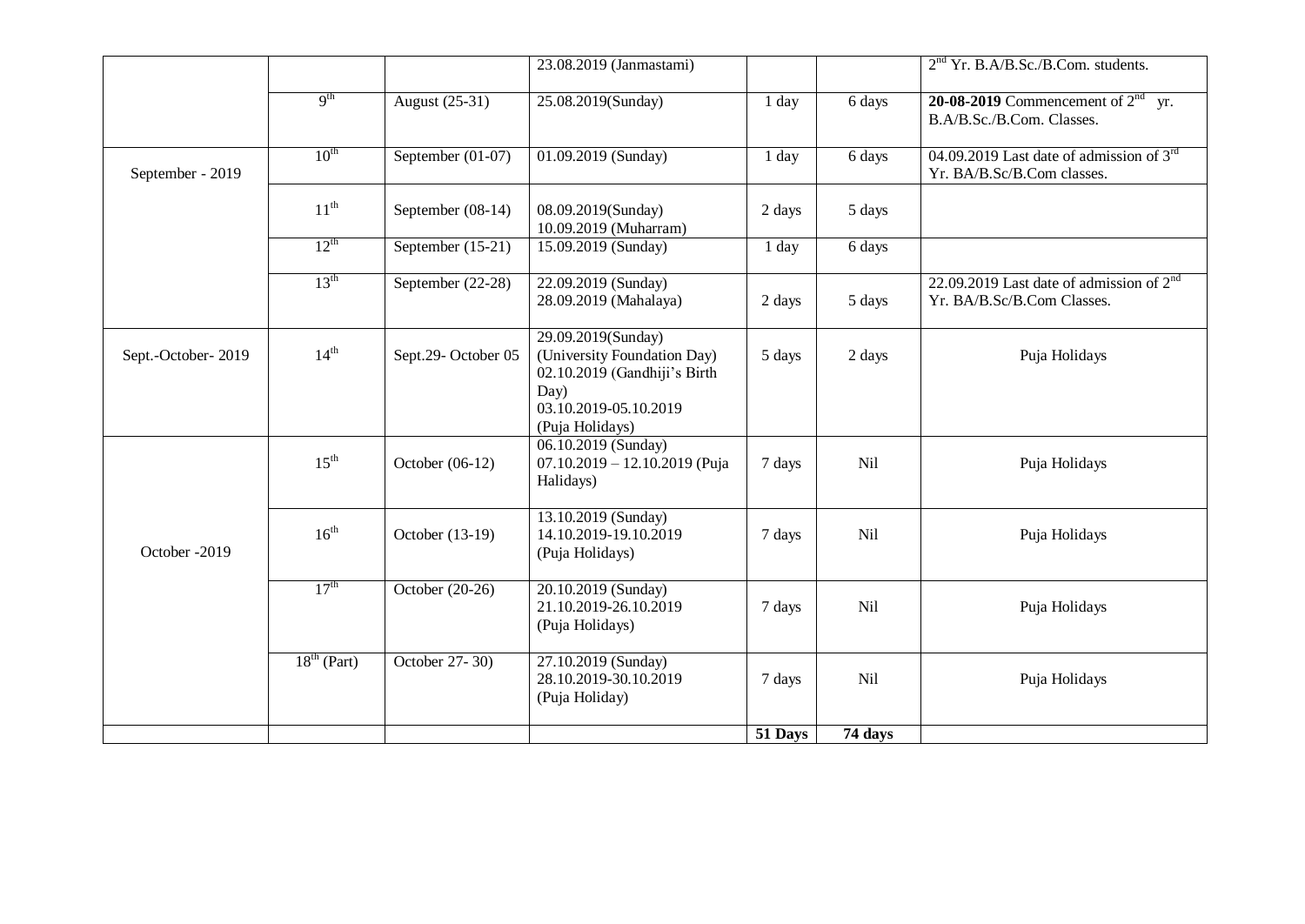| Month                           | No. of Week<br>To Academic<br><b>Session</b> | Dates in the Week  | Holidays                                                                              | No. of<br>no Class<br>Days | No. of days<br>Available for<br>Holding<br>Class/Exam. | Remarks                                                                                                  |
|---------------------------------|----------------------------------------------|--------------------|---------------------------------------------------------------------------------------|----------------------------|--------------------------------------------------------|----------------------------------------------------------------------------------------------------------|
| Oct. 19 - Nov. 19               | $18th$ (Part)                                | Oct 31-Nov 02      | 02.11.2019 (Chhat Puja)                                                               | l day                      | 2 days                                                 |                                                                                                          |
|                                 | 19 <sup>th</sup>                             | November (03-09)   | 03.11.2019 (Sunday)                                                                   | 1 day                      | 6 days                                                 |                                                                                                          |
| November 2019                   | 20 <sup>th</sup>                             | November $(10-16)$ | 10.11.2019 (Sunday) (Fateha-<br>Dwaz-Daham)<br>12.11.2019 (Guru Nanak's<br>Birth Day) | 2 days                     | 5 days                                                 | 13-11-2019 Commencement of $2nd$ Int.<br>Assessment examination for<br>M.A/M.Sc./M.P.Ed/B.A/B.Sc./B.Com. |
|                                 | 21 <sup>st</sup>                             | November $(17-23)$ | 17.11.2019 (Sunday)                                                                   | l day                      | 6 days                                                 |                                                                                                          |
|                                 | 22 <sup>nd</sup>                             | November (24-30)   | 24.11.2019 (Sunday)                                                                   | 1 day                      | 6 days                                                 |                                                                                                          |
|                                 | $23^{\text{rd}}$                             | December $(01-07)$ | 01.12.2019 (Sunday)                                                                   | 1 day                      | 6 days                                                 |                                                                                                          |
| December 2019                   | $24^{\text{th}}$                             | December $(08-14)$ | 08.12.2019 (Sunday)                                                                   | 1 day                      | 6 days                                                 |                                                                                                          |
|                                 | $25^{\text{th}}$                             | December $(15-21)$ | 15.12.2019 (Sunday)                                                                   | 1 day                      | 6 days                                                 |                                                                                                          |
|                                 | $26^{\text{th}}$                             | December $(22-28)$ | 22.12.2019 (Sunday)<br>$25.12.2019 - 28.12.2019$<br>(Winter Recess)                   | 5 days                     | 2 days                                                 |                                                                                                          |
| December-2019 -<br>January 2020 | $27th$ (Part)                                | Dec 29-January 01  | 29.12.2019(Sunday)<br>30.12.2019-01.01.2020<br>(Winter Recess) (New Year's<br>Day)    | 4 days                     | Nil                                                    | $\cdots$                                                                                                 |
|                                 |                                              |                    |                                                                                       | 18 Days                    | 45 Days                                                |                                                                                                          |

## 1<sup>st</sup> Semester 31.10.2019 to 01.01.2020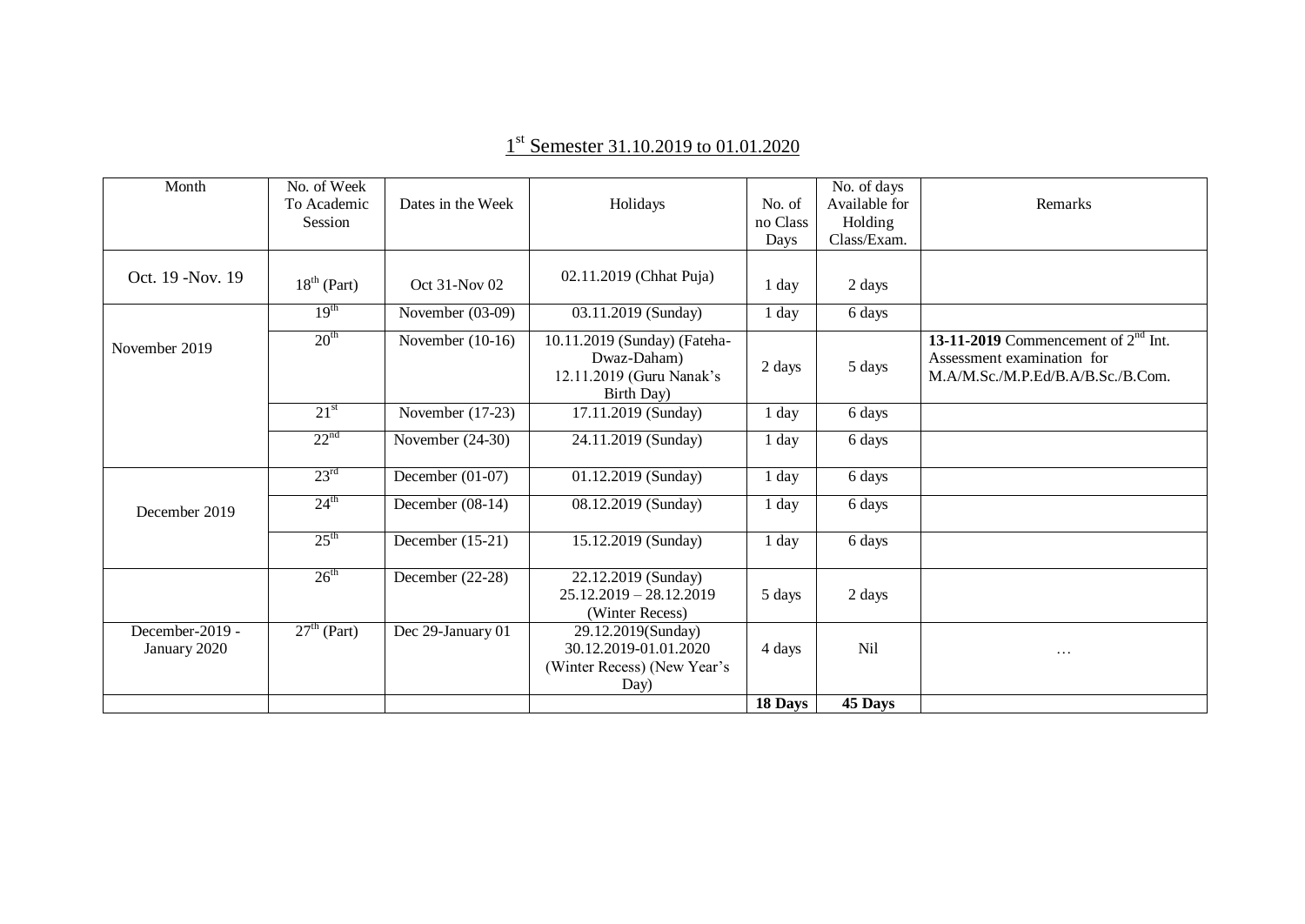## 2<sup>nd</sup> Semester 02.01.2020 to 30.06.2020

| Month                    | No. of Week      |                         |                                                                                                                          |                     | No. of days         |                                                                                                                                                                                     |
|--------------------------|------------------|-------------------------|--------------------------------------------------------------------------------------------------------------------------|---------------------|---------------------|-------------------------------------------------------------------------------------------------------------------------------------------------------------------------------------|
|                          | To Academic      | Dates in the Week       | Holidays                                                                                                                 | No. of              | Available for       | Remarks                                                                                                                                                                             |
|                          | Session          |                         |                                                                                                                          | no Class            | Holding             |                                                                                                                                                                                     |
|                          |                  |                         |                                                                                                                          | Days                | Class/Exam.         |                                                                                                                                                                                     |
|                          | $27th$ (Part)    | January $(02-04)$       | Nil                                                                                                                      | Nil                 | 3 days              |                                                                                                                                                                                     |
|                          | $28^{\text{th}}$ | January $(05-11)$       | 05.01.2020 (Sunday)                                                                                                      | 1 day               | 6 days              |                                                                                                                                                                                     |
| January - 2020           | 29 <sup>th</sup> | January $(12-18)$       | 12.01.2020<br>(Swami Vivekananda's Birthday)<br>15.01.2020 (Poush Sankranti)                                             | 2 days              | 5 days              | 16-01-2020 Commencement of $2^{nd}$ & 4 <sup>th</sup><br>SEM.<br>MA/MSc/MPEd. Classes.<br><b>16-01-2020</b> Commencement of $2^{nd} / 4^{th} /$<br>$6th$ SEM BA/BSc/B.Com. Classes. |
|                          | $30^{\text{th}}$ | January (19-25)         | 19.01.2020 (Sunday)<br>23.01.2020 (Netaji Birth Day)                                                                     | $\overline{2}$ days | 4 days              |                                                                                                                                                                                     |
| January-February<br>2020 | 31 <sup>st</sup> | Jan 26-Feb-01           | 26.01.2020 (Sunday)<br>(Republic Day)<br>30.01.2020-31.01.2020<br>(Saraswati Puja)                                       | 3 days              | 4 days              |                                                                                                                                                                                     |
|                          | 32 <sup>nd</sup> | February 02-08)         | 02.02.2020 (Sunday)                                                                                                      | 1 day               | 6 days              |                                                                                                                                                                                     |
| February - 2020          | $33^{\text{rd}}$ | February $(09-15)$      | 09.02.2020 (Sunday)                                                                                                      | 1 day               | 6 days              | 14.02.2020 Closing day of $3rd$ Yr.<br>BA/B.Sc/B.Com Classes                                                                                                                        |
|                          | $34^{\text{th}}$ | February (16-22)        | 16.02.2020 (Sunday)<br>21.02.2020 (Shivaratri)                                                                           | 2 days              | 5 days              | $07 - 02 - 2020$ Commencement of $1st$ Int.<br>Assessment examination for<br>M.A/M.Sc./M.P.Ed/B.A/B.Sc./B.Com.                                                                      |
|                          | $35^{\text{th}}$ | February (23-29)        | 23.02.2020 (Sunday)                                                                                                      | 1 day               | 6 days              |                                                                                                                                                                                     |
|                          | $36^{\text{th}}$ | March (01-07)           | 01.03.2020 (Sunday)                                                                                                      | 1 day               | 6 days              | Commencement of Examination for Part-<br>III 2020 (Tentatively)                                                                                                                     |
| March - 2020             | 37 <sup>th</sup> | March (08-14)           | 08.03.2020 (Sunday)<br>09.03.2020-10.03.2020 (Doljatra)                                                                  | 3 days              | 4 days              |                                                                                                                                                                                     |
|                          | 38 <sup>th</sup> | March (15-21)           | 15.03.2020 (Sunday)                                                                                                      | 1 day               | $\overline{6}$ days |                                                                                                                                                                                     |
|                          | 39 <sup>th</sup> | March (22-28)           | 22.03.2020 (Sunday)                                                                                                      | 1 day               | 6 days              |                                                                                                                                                                                     |
| March-April-2020         | 40 <sup>th</sup> | March 29 - April-<br>04 | 29.03.2020 (Sunday)                                                                                                      | 1 day               | 6 days              |                                                                                                                                                                                     |
|                          | 41 <sup>st</sup> | April (05-11)           | 05.04.2020 (Sunday)<br>10.04.2020 (Good Friday)                                                                          | 2 days              | 5 days              | 11.04.2020 Closing day of $2nd$ Yr.<br>BA/B.Sc/B.Com Classes                                                                                                                        |
| April - 2020             | $42^{\text{nd}}$ | April (12-18)           | 12.04.2020 (Sunday)<br>13.04.2020(Chaitra Sankranti)<br>14.04.2020(Dr. B.R.Ambedkar's<br>Birthday)/(Bengali Naba Barsha) | 3 days              | 4 days              |                                                                                                                                                                                     |